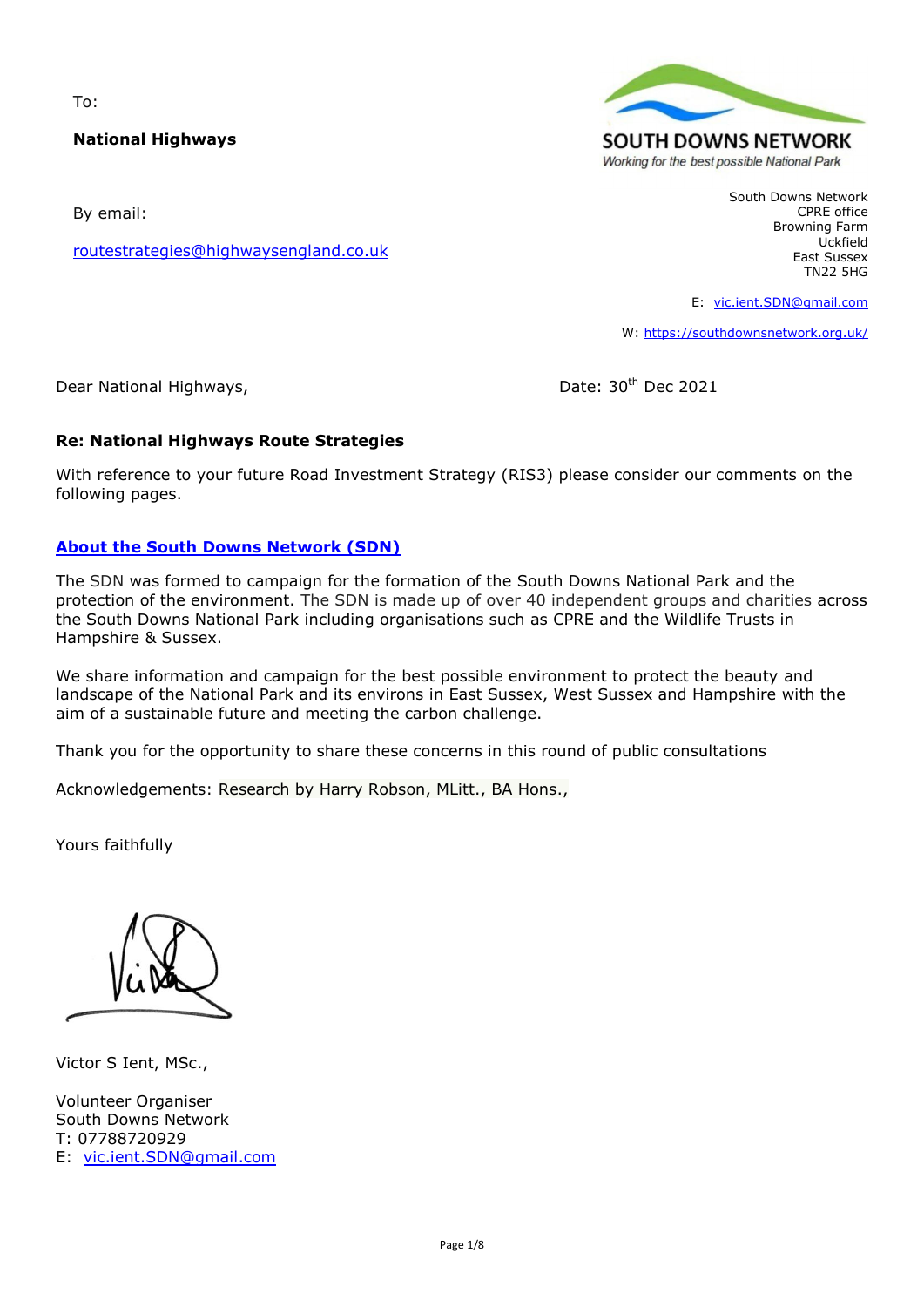### **Re: National Highways Route Strategies**

[Please see references in Appendix A]

We write with reference to:

- 1. National Highways web consultation publication: [Our Route Strategies 'Planning for the future of](https://nationalhighways.co.uk/our-work/our-route-strategies/)  [our roads'](https://nationalhighways.co.uk/our-work/our-route-strategies/)
- 2. DfT publication: [Planning ahead for the Strategic Road Network Developing the third Road](https://assets.publishing.service.gov.uk/government/uploads/system/uploads/attachment_data/file/1037518/planning-ahead-for-the-strategic-road-network-developing-the-third-road-investment-strategy.pdf)  [Investment Strategy](https://assets.publishing.service.gov.uk/government/uploads/system/uploads/attachment_data/file/1037518/planning-ahead-for-the-strategic-road-network-developing-the-third-road-investment-strategy.pdf) Published 1 December 2021

If RIS3 is to play its part in decarbonising transport, growing the economy and building a technologically advanced network, the following should be taken into consideration for the sake of generations to come:

# **Principles:**

## **Carbon emissions**

- The UK Government must honour its commitment to achieve net zero by 2050
- Surface transport is the largest emitting sector in the UK, accounting for 27% of carbon emissions
- RIS1 and RIS2 failed to make a meaningful impact on carbon emissions and encourages private car use
- RIS2 contributed to 33 million tonnes of extra carbon emissions
- Air pollution is contributing to a growing public health crisis, which will cost lives and further burden the NHS
- **RIS3 cannot repeat the mistakes of RIS1 and RIS2 on carbon emissions** *See Appendix A item J*
- **A multimodal network which prioritises rail, bus and active travel is the most effective way to reduce carbon emissions, by making significant reductions in private car usage** *See Appendix A item B, F and J*

# **Induced traffic**

- Increased road capacity not only fails to address the issue of congestion, in the long term it contributes to an increase in traffic *See Appendix A item C*
- When new roads are built, new traffic is diverted onto them *See Appendix A item C*
- Previous traffic forecasts on infrastructure projects have been underestimated
- **It is essential that National Highways reviews how traffic forecasts are calculated in future projects**
- **Evaluations must be clearer on the proportion of traffic flow caused by traffic generation versus traffic re-assignment from other routes**
- **The road network must be better, not bigger**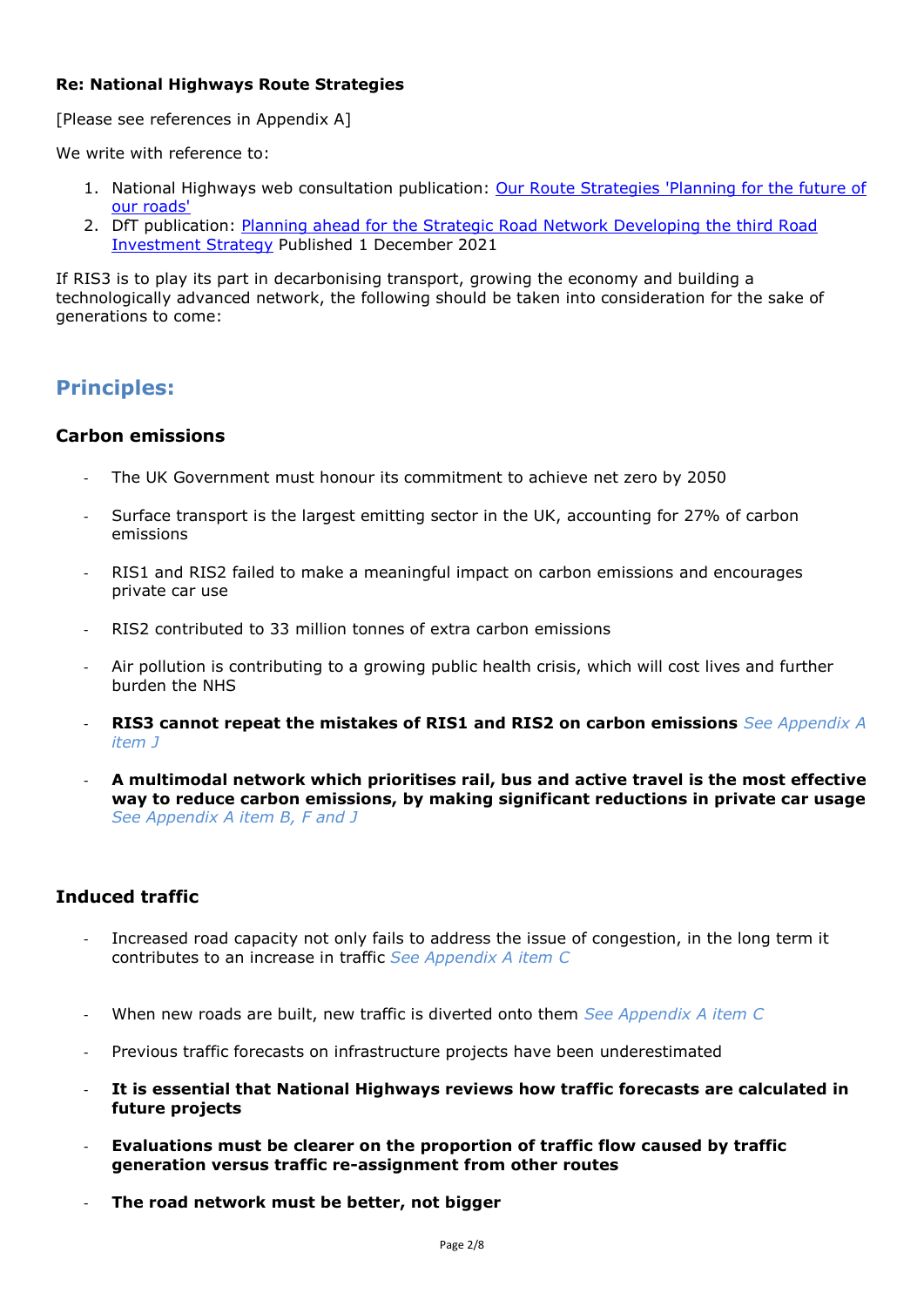## **Nature and biodiversity**

- The UK's natural landscape is unique, inimitable and irreplaceable
- Habitat destruction should be avoided altogether until all viable alternatives are exhausted
- The 10% net biodiversity gain required by law in all future projects is a minimum requirement, not a target *See Appendix A item E*
- **Our National Parks protect natural beauty, wildlife, cultural heritage, and recreation – future infrastructure projects must not encroach on them** *See Appendix A item D*
- **Improvement of existing networks and investment in public transport is a greater safeguard for our nation's biodiversity – habitat creation and compensation are far more costly in the long run than habitat protection** *See Appendix A item E*

## **Future of transport**

- The Transport Secretary has expressed his desire for a future in which 'public transport and active travel will be the natural first choice for our daily activities' *See Appendix A item H*
- Trends in travel habits show that young people are less interested in private car ownership than their parents
- **To best serve future generations, infrastructure projects must evolve beyond the 20th century, and prepare for a new generation of digitally-literate, environmentally conscious travellers**

### **Economy**

- Sustainable economic recovery from the pandemic should be a priority in future infrastructure projects *See Appendix A item I*
- To achieve this, infrastructure projects must link businesses and residential areas with affordable and accessible public transport networks *See Appendix A item B,F, H*
- **RIS1 and RIS2 projects irresponsibly underestimated the costs of construction and biodiversity compensation, unnecessarily burdening the UK taxpayer - as we emerge from a period of severe economic downturn, National Highways must display more budget responsibility and favour road improvement over road construction** *See Appendix A item B*
- **Biodiversity and natural resources should be considered as economic factors in future evaluations** *See Appendix A item I*

We also ask you to accept:

### **Biodiversity Net Gain**

That major infrastructure from should not be excluded from Biodiversity Net Gain as it undermines the Government's wider environmental agenda. This harmful impact will not only be measured in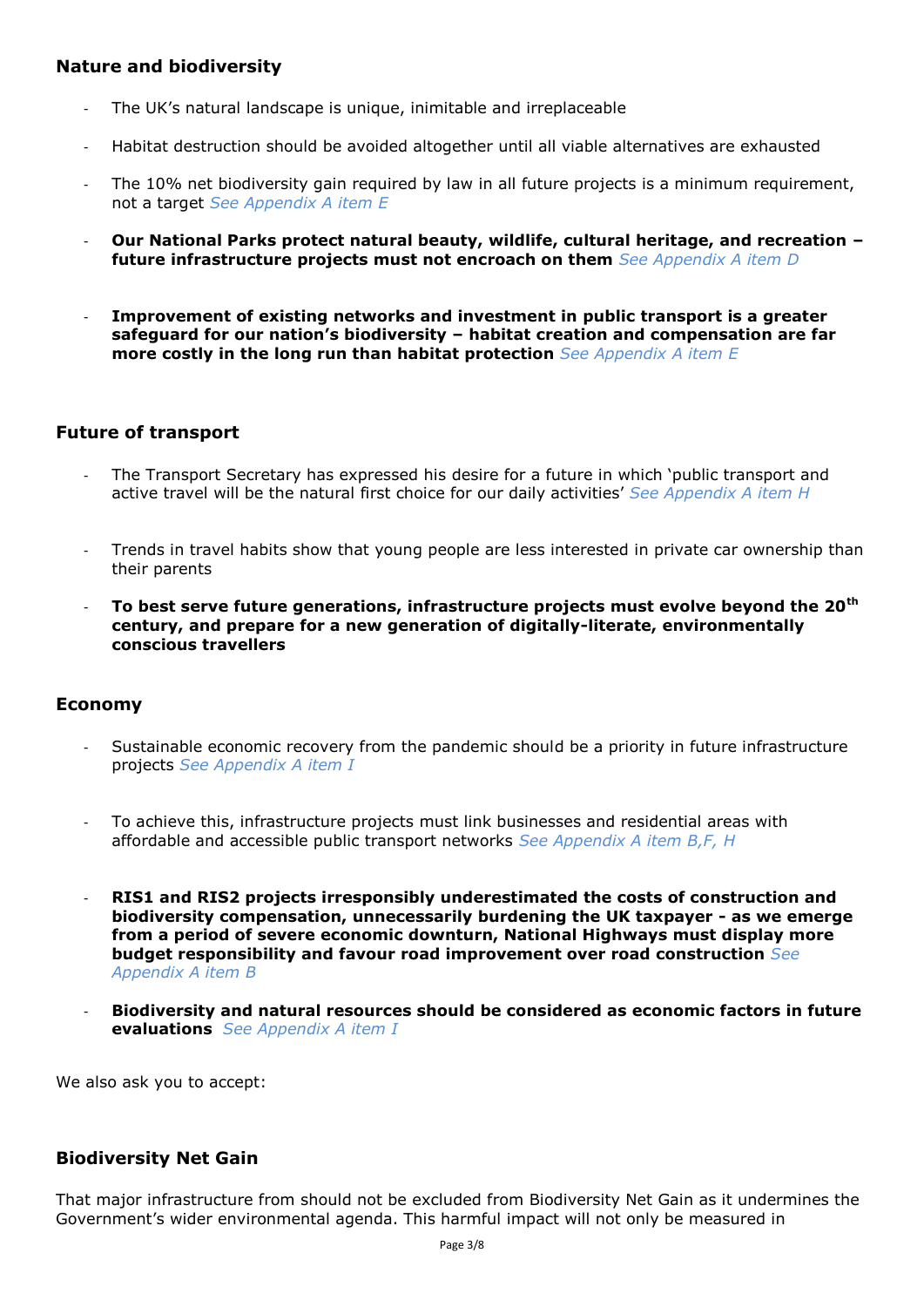environmental terms – there will also be long-term consequences for our economy. As Professor Dasgupta's recent report on the economics of biodiversity makes clear, nature and the services it provides (from providing water to boosting public health) are economic assets, just as infrastructure projects are assets. As Professor Dasgupta warns, continuing to damage natural assets to secure short-term profits 'presents extreme risks and uncertainty for our economies'. *See Appendix A item E*

## **Accelerate the transition from private, car-centred transport to a multimodal strategy**

That as the UK emerges from the pandemic, it is imperative that the health, wealth and happiness of its citizens are at the heart of all future development. A transportation network which ensures all three will be the cornerstone of our economic recovery and a bulwark against the climate crisis. However, we cannot fix 21<sup>st</sup> century problems with 20<sup>th</sup> century solutions. We must accelerate the transition from private, car-centred transport to a multimodal public network of rail, bus and active travel. *See Appendix A item B,C, G*

## **National Parks**

National Highways should avoid the construction of Major roads in or near National Parks and their 'Setting' *See Appendix A item D*

## **Achieving Net Zero Carbon Emissions**

National Highways should provide evidence in RIS3 how they propose to achieve the Government's commitment to Net Zero Carbon emissions by 2050 *See Appendix A item A, B, G, H, I*

## **Integrated Transport Solutions**

National Highways should demonstrate in detail how in RIS3 how they intend to integrate their road plans with bus, rail and active travel plans *See Appendix A item See Appendix A item B, F, G*

See Appendix A for references on the following pages: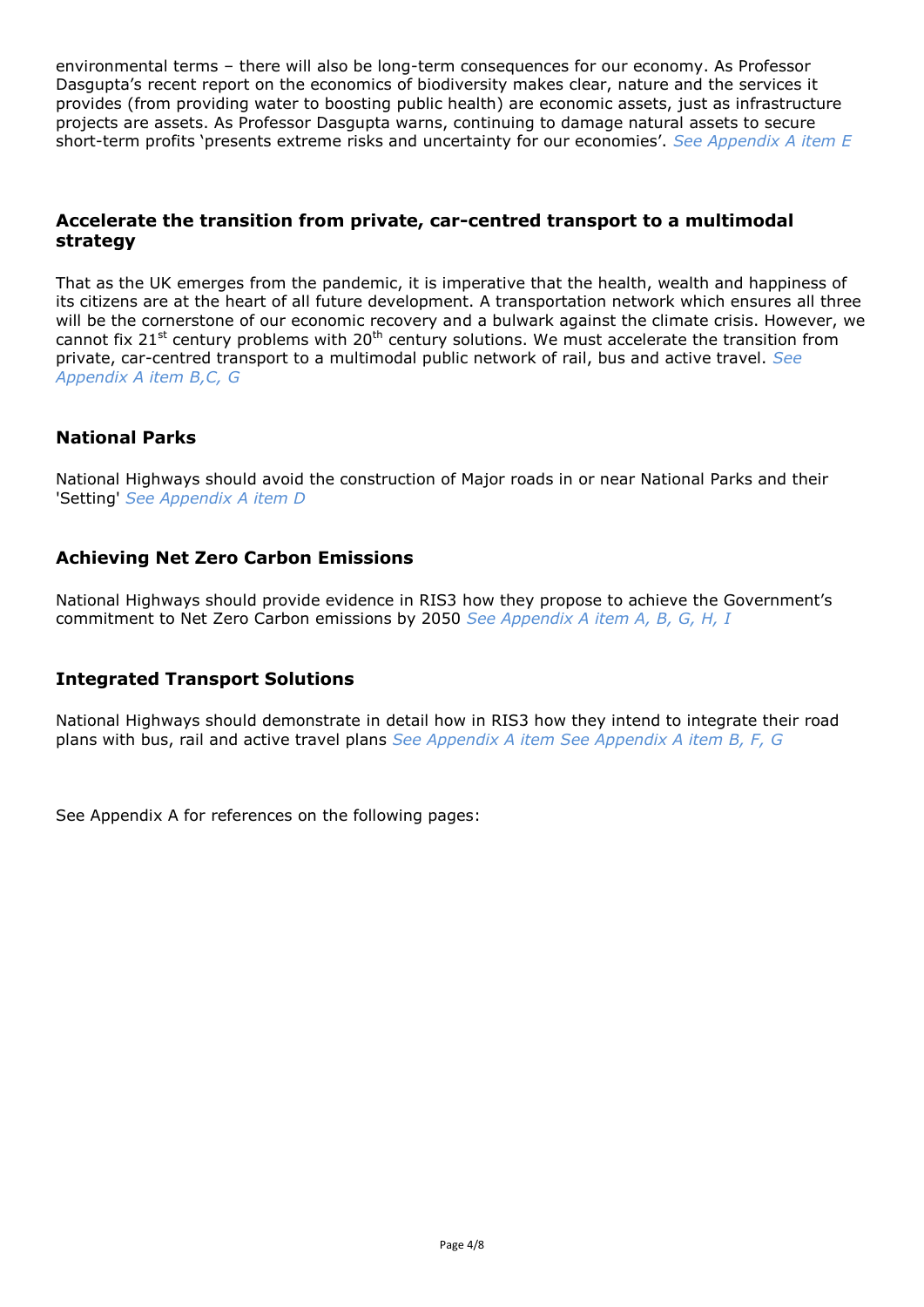# **Appendix A References:**

# **A) Carbon emissions**

UK Government: [UK becomes first major economy to pass net zero emissions law.](https://www.gov.uk/government/news/uk-becomes-first-major-economy-to-pass-net-zero-emissions-law) New target will require the UK to bring all greenhouse gas emissions to net zero by 2050.

Transport Action Networks research: ROADS & CARBON – ['Building new roads increases traffic,](https://transportactionnetwork.org.uk/campaign/climate-change/ris2-road-carbon/)  [leading to more carbon emissions'.](https://transportactionnetwork.org.uk/campaign/climate-change/ris2-road-carbon/)

DfT – Overall Emission Reduction of 62%: [Greening Government Commitment](https://www.gov.uk/government/publications/greening-government-commitments-2021-to-2025/greening-government-commitments-2021-to-2025)

New Civil Engineer: [DfT set to target procurement to deliver on sustainability aspirations](https://www.newcivilengineer.com/latest/dft-set-to-target-procurement-to-deliver-on-sustainability-aspirations-09-11-2021/)

# **B) National Highways Plan**

National Highways: Net zero highways: our 2030 / 2040 / 2050 plan: [National Highways commits](https://nationalhighways.co.uk/media/eispcjem/net-zero-highways-our-2030-2040-2050-plan.pdf)  [to achieving net zero greenhouse gas emissions for our strategic road network](https://nationalhighways.co.uk/media/eispcjem/net-zero-highways-our-2030-2040-2050-plan.pdf)

The document says "We will publish our proposed approach to zero carbon HGV trials by the end of 2022" and "We will publish a blueprint for EV charging services on our roads by 2023"

The plan also says:

- Report in 2023 how we can help reduce empty lorry movements
- Present a report to the Secretary of State for Transport on global HGV technology trials and our proposals for UK trials in 2022
- Publish a blueprint for EV charging services and energy storage by 2023
- Have a preferred investment plan for HGV charging by 2028, for RP4 implementation
- Publish a plan to improve public transport on the SRN in 2023 and implement through RP3

On page 8 this table is published:



It seems to rely on the provision of EV chargers and the phrase 'emissions reduced'

On page 2 it says "Reducing emissions to net zero is a journey. Over time new solutions will become available and the path will become clearer. This plan provides a snapshot of what we intend now. We will use a process of continual improvement to refine our course into the future."

On Page 5 it says "The largest source of emissions comes from the vehicles driving on our network. Government has set its trajectory for net zero road transport by 2050. This is a rapid transition with up to a 55% reduction in emissions by 2030 and up to a 90% reduction in emissions by 2040.Our plan will enable this transition by providing the infrastructure needed for zero carbon motoring on the Strategic Road Network".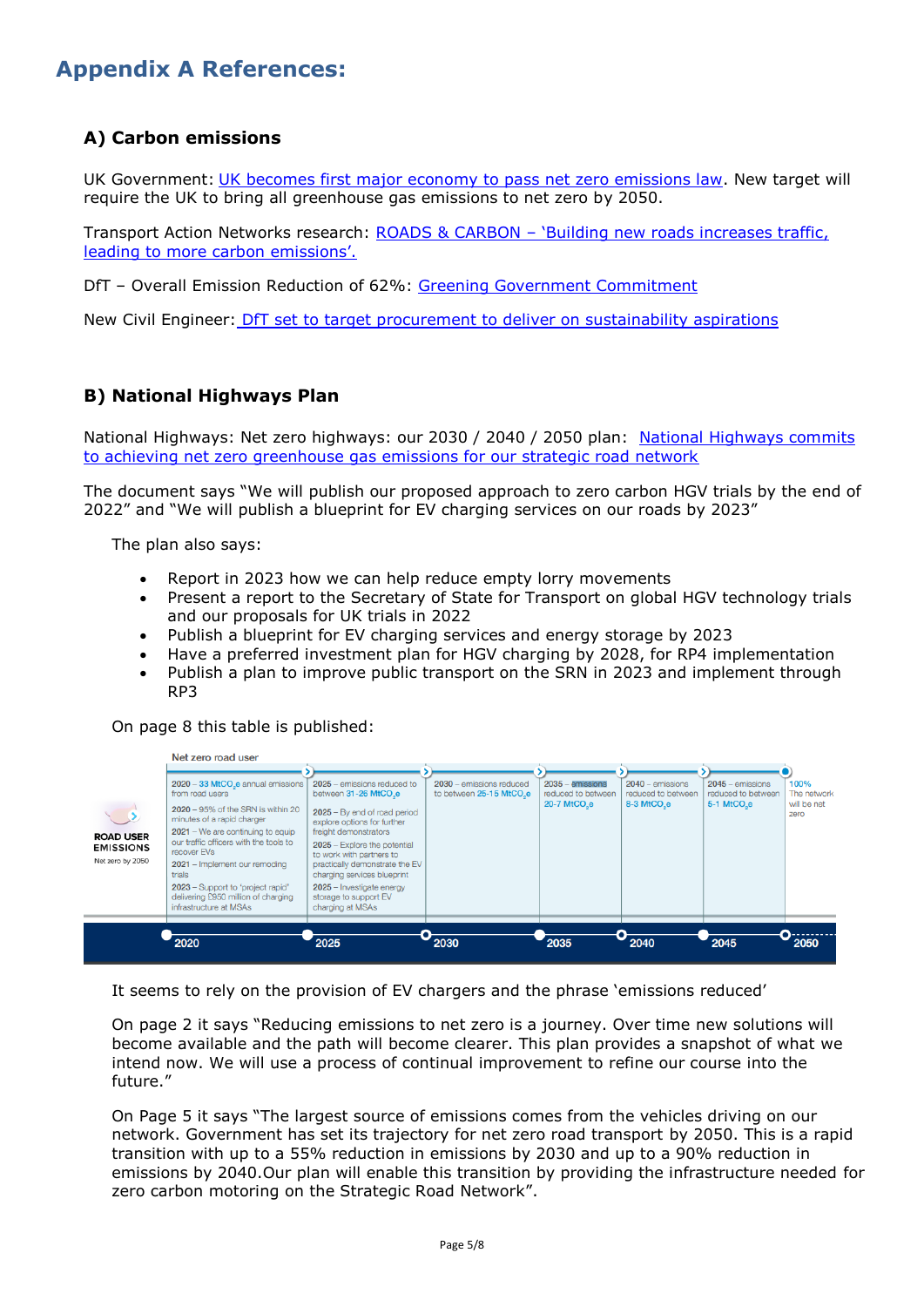On page 12 it says "We will take the following actions: Set out how we will manage our green space for carbon removal, renewable generation, safety and biodiversity in an Environmental Sustainability Strategy we publish every road period and in our five year Delivery Plans"

The plan does not commit to Net Biodiversity Gain.

On page 25 there is a section on:

#### MODAL SHIFT AND OTHER ACTIONS

It says:

We also support other actions recommended by Committee on Climate Change on modal shift and managing the demand as these will help reduce the growth in traffic on our network.

We will take the following actions:

- Integrate net zero into our statutory consultee responses to planning applications from 2022
- Work with the sub-national transport bodies to agree priorities and actions to support delivery of our net zero strategies by 2022
- Develop and implement a programme to improve public transport operations on the SRN, promotion of walking and cycling, and measures
- to reduce the need to travel Implement a comprehensive plan to reduce, remode and retime journeys in the third road period
- Work with HS2 to provide good access to their new stations, such as our £280m investment to increase capacity on the M42 near Solihull. Work with Network Rail to increase freight and passengers on rail as part of the updates of our 18 Route **Strategies**
- Deliver our RP2 commitment to make the SRN more accessible for walkers, cyclists and horseriders. For example, the A30 scheme near Honiton and upgrading the Whitemare Pool cycleway on the A19

Modal shift will help cut emissions from our network in the short and medium term. By 2050, however, the transition to zero carbon vehicles will mean that the carbon impact of modal shift will be small. We also fully recognise that modal shift brings a wider range of benefits.

## **C) Induced Traffic**

Campaign for better Transport – [Induced Traffic](https://bettertransport.org.uk/roads-nowhere/induced-traffic)

DfT: [TRUNK ROADS AND THE GENERATION OF TRAFFIC](https://bettertransport.org.uk/sites/default/files/trunk-roads-traffic-report.pdf)

John Elliott, Independent Transport Consultant [Silvertown Tunnel](https://silvertowntunnel.co.uk/2013/11/09/october-16th-public-meeting-part-4-john-elliot-independent-transport-consultant/)

## **D) National Parks and their 'Setting'**

Para 5.152 of the National Policy Statement for National Networks published in 2014, it states that "there is a strong presumption against any significant road widening or the building of new roads and strategic rail freight interchanges in a National Park, the Broads and Areas of Outstanding Natural Beauty, unless it can be shown there are compelling reasons for the new or enhanced capacity and with any benefits outweighing the costs very significantly. Planning of the Strategic Road Network should encourage routes that avoid National Parks, the Broads and Areas of Outstanding Natural Beauty."

In addition, paragraphs 5.150 and 5.151 of the National Policy Statement reiterate the more general presumption against major development in National Parks,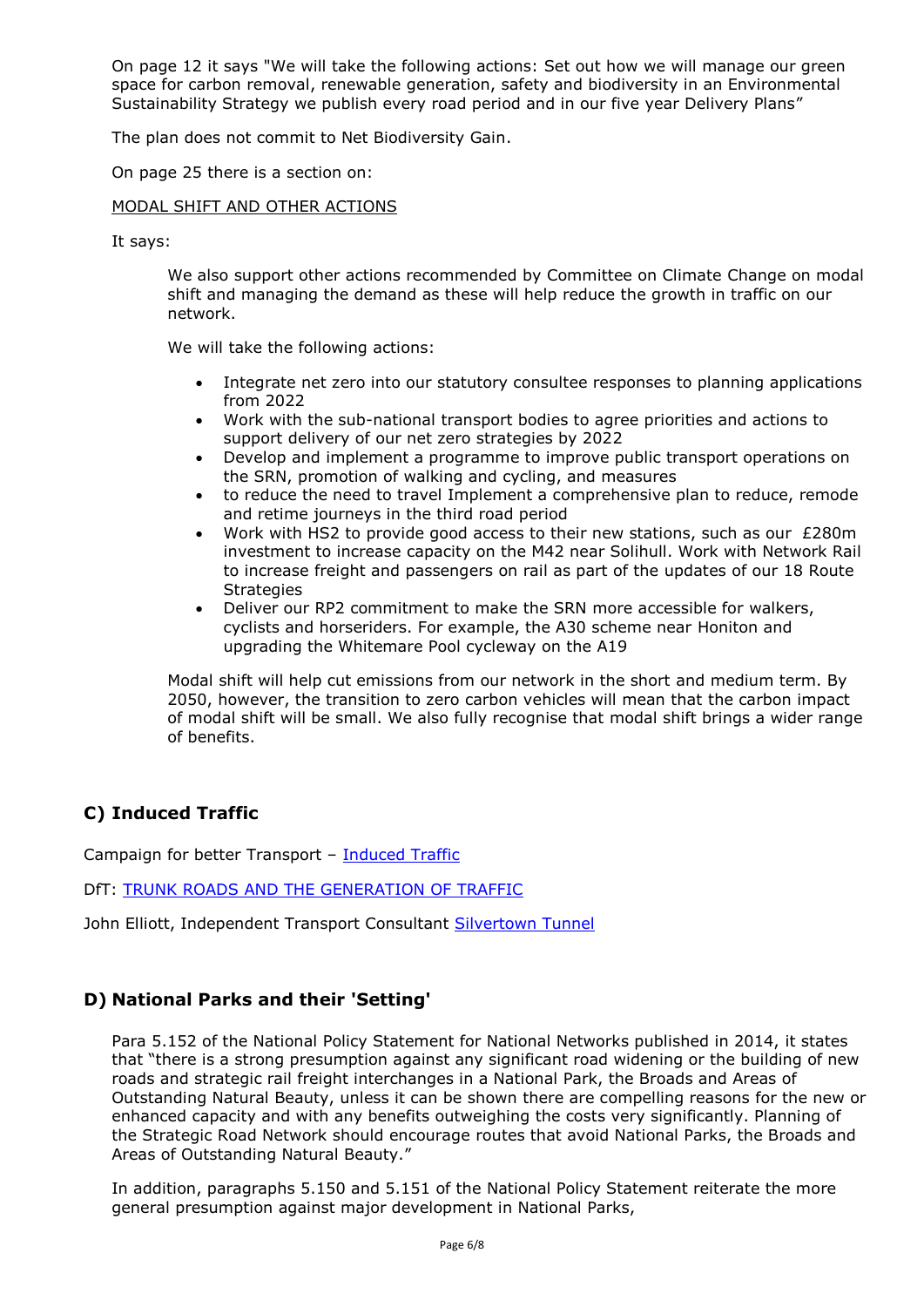Para 176 of the National Planning Policy Framework (NPPF) has also recently been updated to include protection for the setting of National Parks. In relation to the setting of National Parks and infrastructure it says: "should be sensitively located and designed to avoid or minimise adverse impacts on the designated areas".

# **E) Nature and Biodiversity**

Environment Secretary : In June 2021 [The Guardian](https://www.theguardian.com/environment/2021/jun/14/england-infrastructure-projects-will-be-nature-positive-ministers-vow-age-of-extinction) quoted the Environment Secretary, George Eustice when he said: "If we want to realise the aspiration set out in Prof Dasgupta's landmark review to rebalance humanity's relationship with nature, then we need policies that will both protect and enhance the supply of our natural assets. "This is what lies at the heart of the government's 25-year environment plan, and our new measures to embed biodiversity net gain further in the planning system for major infrastructure, through our landmark environment bill".

Ramboll – Biodiversity Net Gain – [How greening developments can benefit us all](https://ramboll.com/ingenuity/biodiversity-net-gain-how-greening-developments-can-benefit-us-all)

# **F) Multimodal transport**

International Growth Centre - [Key considerations for integrated multimodal transport planning](https://www.theigc.org/wp-content/uploads/2019/02/Integrated-multi-modal-transport-planning-FINAL-Jan2019.pdf)

Campaign for Better Transport: [Covid-19 Recovery Renewing the transport system July 2020](https://bettertransport.org.uk/sites/default/files/trunk-roads-traffic-report.pdf)

Green Transport Solutions: The importance of [Accelerating modal shift to public and active](https://greenertransportsolutions.com/insight/accelerating-modal-shift-to-public-and-active-transport/)  [transport](https://greenertransportsolutions.com/insight/accelerating-modal-shift-to-public-and-active-transport/) to combated climate change.

The C40 Knowledge Hub: [How to drive a modal shift from private vehicles to public transport,](https://www.c40knowledgehub.org/s/article/How-to-drive-a-modal-shift-from-private-vehicle-use-to-public-transport-walking-and-cycling?language=en_US)  [walking and cycling](https://www.c40knowledgehub.org/s/article/How-to-drive-a-modal-shift-from-private-vehicle-use-to-public-transport-walking-and-cycling?language=en_US)

# **G) Bus & Rail Travel**

UK Government: [Great British Railways: Williams-Shapps plan for rail](https://www.gov.uk/government/publications/great-british-railways-williams-shapps-plan-for-rail)

UK Government: Bus back better - [A long-term strategy for buses in England, outside London.](https://www.gov.uk/government/publications/bus-back-better)

# **H) Government Policy on Climate Change**

UK Government: Net Zero [Strategy: Build Back Greener October 2021](https://www.gov.uk/government/publications/net-zero-strategy)

Under section 8 on page 156 it says "We cannot simply rely on the electrification of road transport, or believe that zero emission cars and lorries will solve all our problems. As we build back better from the pandemic, it will be essential to avoid a car-led recovery. Alongside road vehicle decarbonisation, we must increase the share of trips taken by public transport, cycling and walking. We want to make these modes the natural first choice for all who can take them. As more journeys are cycled or walked, and taken by public transport, the carbon, air quality, noise and congestion benefits will be complemented by significant improvements in public health and wellbeing.

It goes on to say: " We will support and encourage modal shift of freight from road to more sustainable alternatives, such as rail, cargo bikes and inland waterways. We will transform last mile deliveries, with zero emission HGVs and decarbonised deliveries made possible through the adoption of new delivery models, supported by accurate data and digital innovations which drive greater efficiencies

16. Cycling and walking can help us tackle some of the most challenging issues we face as a society, not just climate change, but improving air quality, health and wellbeing, addressing